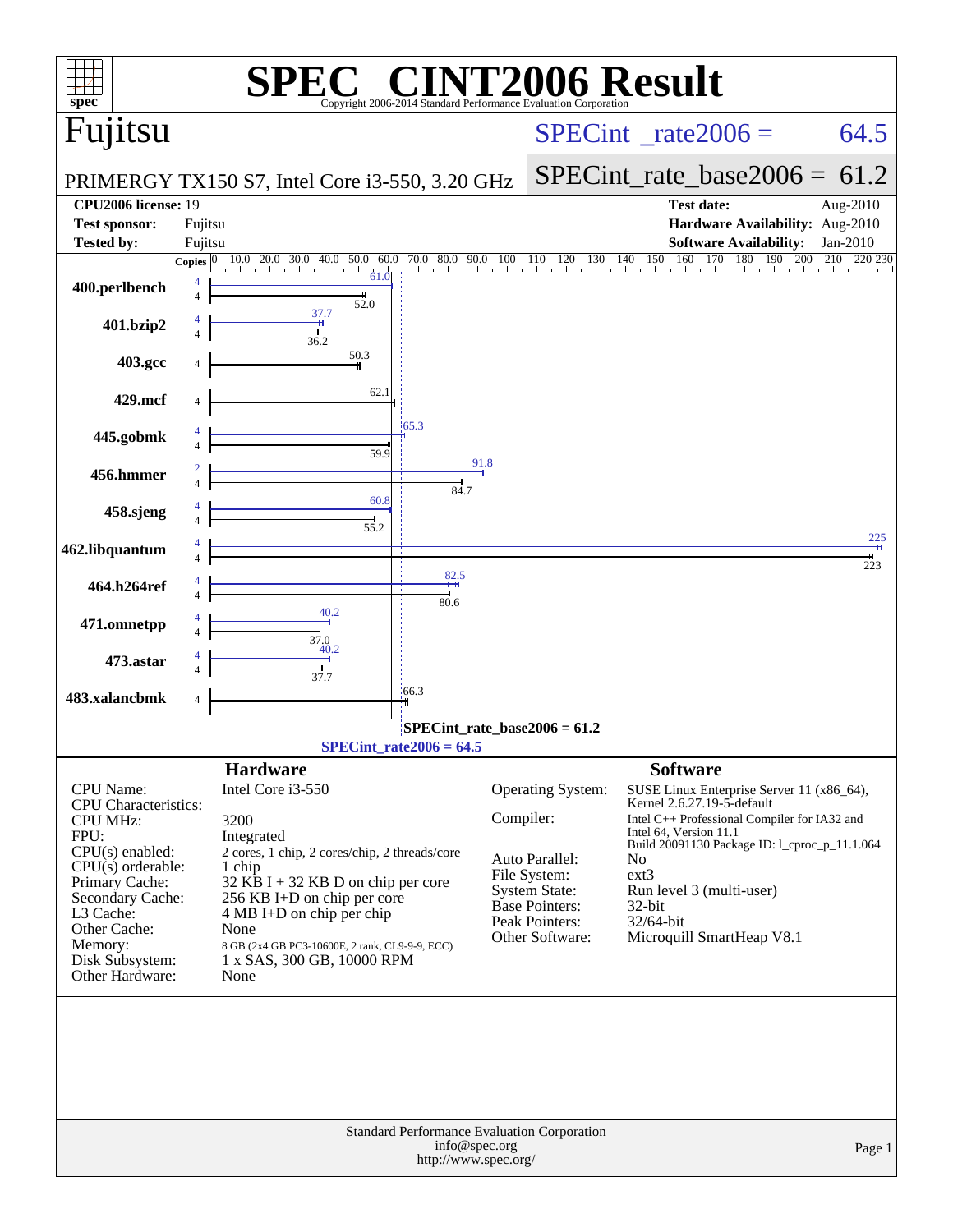

## Fujitsu

#### SPECint rate  $2006 = 64.5$

PRIMERGY TX150 S7, Intel Core i3-550, 3.20 GHz

[SPECint\\_rate\\_base2006 =](http://www.spec.org/auto/cpu2006/Docs/result-fields.html#SPECintratebase2006) 61.2

**[CPU2006 license:](http://www.spec.org/auto/cpu2006/Docs/result-fields.html#CPU2006license)** 19 **[Test date:](http://www.spec.org/auto/cpu2006/Docs/result-fields.html#Testdate)** Aug-2010

**[Test sponsor:](http://www.spec.org/auto/cpu2006/Docs/result-fields.html#Testsponsor)** Fujitsu **[Hardware Availability:](http://www.spec.org/auto/cpu2006/Docs/result-fields.html#HardwareAvailability)** Aug-2010 **[Tested by:](http://www.spec.org/auto/cpu2006/Docs/result-fields.html#Testedby)** Fujitsu **[Software Availability:](http://www.spec.org/auto/cpu2006/Docs/result-fields.html#SoftwareAvailability)** Jan-2010

#### **[Results Table](http://www.spec.org/auto/cpu2006/Docs/result-fields.html#ResultsTable)**

|                    | <b>Base</b>   |                |       |                |       |                                                                                                          |       | <b>Peak</b>   |                |              |                |              |                |              |
|--------------------|---------------|----------------|-------|----------------|-------|----------------------------------------------------------------------------------------------------------|-------|---------------|----------------|--------------|----------------|--------------|----------------|--------------|
| <b>Benchmark</b>   | <b>Copies</b> | <b>Seconds</b> | Ratio | <b>Seconds</b> | Ratio | <b>Seconds</b>                                                                                           | Ratio | <b>Copies</b> | <b>Seconds</b> | <b>Ratio</b> | <b>Seconds</b> | <b>Ratio</b> | <b>Seconds</b> | <b>Ratio</b> |
| 400.perlbench      |               | 751            | 52.0  | 747            | 52.3  | 763                                                                                                      | 51.2  |               | 640            | 61.0         | 637            | 61.4         | 642            | 60.9         |
| 401.bzip2          |               | 1064           | 36.3  | 1066           | 36.2  | 1066                                                                                                     | 36.2  |               | 1025           | 37.7         | 1053           | 36.6         | 1018           | 37.9         |
| $403.\mathrm{gcc}$ |               | 638            | 50.4  | 650            | 49.6  | 640                                                                                                      | 50.3  |               | 638            | 50.4         | 650            | 49.6         | 640            | 50.3         |
| $429$ .mcf         |               | 588            | 62.1  | 588            | 62.0  | 586                                                                                                      | 62.2  |               | 588            | 62.1         | 588            | 62.0         | 586            | 62.2         |
| $445$ .gobmk       |               | 695            | 60.4  | 700            | 59.9  | 702                                                                                                      | 59.8  |               | 641            | 65.4         | 647            | 64.9         | 642            | 65.3         |
| 456.hmmer          |               | 440            | 84.7  | 440            | 84.8  | 441                                                                                                      | 84.6  |               | 203            | 91.8         | 203            | 91.9         | 203            | 91.8         |
| 458.sjeng          |               | 877            | 55.2  | 877            | 55.2  | 877                                                                                                      | 55.2  |               | 794            | 61.0         | 796            | 60.8         | 800            | 60.5         |
| 462.libquantum     |               | 371            | 223   | 371            | 223   | 373                                                                                                      | 222   |               | 369            | 225          | 367            | 226          | 369            | 225          |
| 464.h264ref        |               | 1100           | 80.5  | 1098           | 80.6  | 1097                                                                                                     | 80.7  |               | 1072           | 82.5         | 1104           | 80.1         | 1059           | 83.6         |
| 471.omnetpp        |               | 676            | 37.0  | 678            | 36.9  | 677                                                                                                      | 37.0  |               | 623            | 40.2         | 622            | 40.2         | 623            | 40.2         |
| $473.$ astar       |               | 748            | 37.5  | 744            | 37.7  | 745                                                                                                      | 37.7  |               | 698            | 40.2         | 699            | 40.2         | 698            | 40.2         |
| 483.xalancbmk      |               | 420            | 65.7  | 416            | 66.3  | 415                                                                                                      | 66.4  |               | 420            | 65.7         | 416            | 66.3         | 415            | 66.4         |
|                    |               |                |       |                |       | Results appear in the order in which they were run. Bold underlined text indicates a median measurement. |       |               |                |              |                |              |                |              |

#### **[Submit Notes](http://www.spec.org/auto/cpu2006/Docs/result-fields.html#SubmitNotes)**

The config file option 'submit' was used. numactl was used to bind copies to the cores

#### **[Operating System Notes](http://www.spec.org/auto/cpu2006/Docs/result-fields.html#OperatingSystemNotes)**

'ulimit -s unlimited' was used to set the stacksize to unlimited prior to run

#### **[General Notes](http://www.spec.org/auto/cpu2006/Docs/result-fields.html#GeneralNotes)**

 For information about Fujitsu please visit: <http://www.fujitsu.com> Binaries were compiled on SLES 10 with Binutils 2.18.50.0.7.20080502

#### **[Base Compiler Invocation](http://www.spec.org/auto/cpu2006/Docs/result-fields.html#BaseCompilerInvocation)**

[C benchmarks](http://www.spec.org/auto/cpu2006/Docs/result-fields.html#Cbenchmarks): [icc -m32](http://www.spec.org/cpu2006/results/res2010q3/cpu2006-20100820-13042.flags.html#user_CCbase_intel_icc_32bit_5ff4a39e364c98233615fdd38438c6f2)

[C++ benchmarks:](http://www.spec.org/auto/cpu2006/Docs/result-fields.html#CXXbenchmarks) [icpc -m32](http://www.spec.org/cpu2006/results/res2010q3/cpu2006-20100820-13042.flags.html#user_CXXbase_intel_icpc_32bit_4e5a5ef1a53fd332b3c49e69c3330699)

> Standard Performance Evaluation Corporation [info@spec.org](mailto:info@spec.org) <http://www.spec.org/>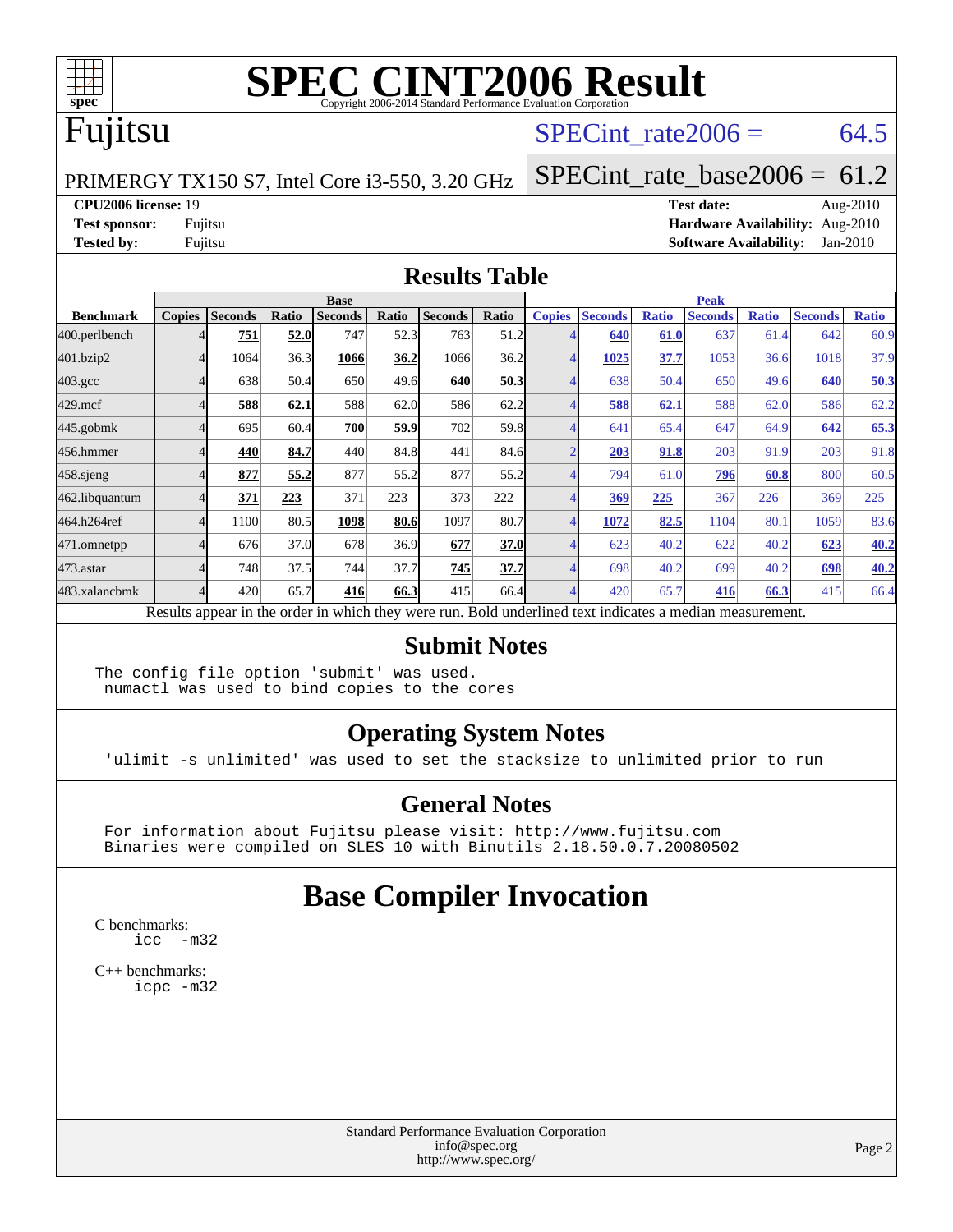

## Fujitsu

SPECint rate  $2006 = 64.5$ 

PRIMERGY TX150 S7, Intel Core i3-550, 3.20 GHz

[SPECint\\_rate\\_base2006 =](http://www.spec.org/auto/cpu2006/Docs/result-fields.html#SPECintratebase2006)  $61.2$ 

**[CPU2006 license:](http://www.spec.org/auto/cpu2006/Docs/result-fields.html#CPU2006license)** 19 **[Test date:](http://www.spec.org/auto/cpu2006/Docs/result-fields.html#Testdate)** Aug-2010 **[Test sponsor:](http://www.spec.org/auto/cpu2006/Docs/result-fields.html#Testsponsor)** Fujitsu **[Hardware Availability:](http://www.spec.org/auto/cpu2006/Docs/result-fields.html#HardwareAvailability)** Aug-2010 **[Tested by:](http://www.spec.org/auto/cpu2006/Docs/result-fields.html#Testedby)** Fujitsu **[Software Availability:](http://www.spec.org/auto/cpu2006/Docs/result-fields.html#SoftwareAvailability)** Jan-2010

#### **[Base Portability Flags](http://www.spec.org/auto/cpu2006/Docs/result-fields.html#BasePortabilityFlags)**

 400.perlbench: [-DSPEC\\_CPU\\_LINUX\\_IA32](http://www.spec.org/cpu2006/results/res2010q3/cpu2006-20100820-13042.flags.html#b400.perlbench_baseCPORTABILITY_DSPEC_CPU_LINUX_IA32) 462.libquantum: [-DSPEC\\_CPU\\_LINUX](http://www.spec.org/cpu2006/results/res2010q3/cpu2006-20100820-13042.flags.html#b462.libquantum_baseCPORTABILITY_DSPEC_CPU_LINUX) 483.xalancbmk: [-DSPEC\\_CPU\\_LINUX](http://www.spec.org/cpu2006/results/res2010q3/cpu2006-20100820-13042.flags.html#b483.xalancbmk_baseCXXPORTABILITY_DSPEC_CPU_LINUX)

**[Base Optimization Flags](http://www.spec.org/auto/cpu2006/Docs/result-fields.html#BaseOptimizationFlags)**

[C benchmarks](http://www.spec.org/auto/cpu2006/Docs/result-fields.html#Cbenchmarks):

[-xSSE4.2](http://www.spec.org/cpu2006/results/res2010q3/cpu2006-20100820-13042.flags.html#user_CCbase_f-xSSE42_f91528193cf0b216347adb8b939d4107) [-ipo](http://www.spec.org/cpu2006/results/res2010q3/cpu2006-20100820-13042.flags.html#user_CCbase_f-ipo) [-O3](http://www.spec.org/cpu2006/results/res2010q3/cpu2006-20100820-13042.flags.html#user_CCbase_f-O3) [-no-prec-div](http://www.spec.org/cpu2006/results/res2010q3/cpu2006-20100820-13042.flags.html#user_CCbase_f-no-prec-div) [-static](http://www.spec.org/cpu2006/results/res2010q3/cpu2006-20100820-13042.flags.html#user_CCbase_f-static) [-opt-prefetch](http://www.spec.org/cpu2006/results/res2010q3/cpu2006-20100820-13042.flags.html#user_CCbase_f-opt-prefetch)

[C++ benchmarks:](http://www.spec.org/auto/cpu2006/Docs/result-fields.html#CXXbenchmarks)

[-xSSE4.2](http://www.spec.org/cpu2006/results/res2010q3/cpu2006-20100820-13042.flags.html#user_CXXbase_f-xSSE42_f91528193cf0b216347adb8b939d4107) [-ipo](http://www.spec.org/cpu2006/results/res2010q3/cpu2006-20100820-13042.flags.html#user_CXXbase_f-ipo) [-O3](http://www.spec.org/cpu2006/results/res2010q3/cpu2006-20100820-13042.flags.html#user_CXXbase_f-O3) [-no-prec-div](http://www.spec.org/cpu2006/results/res2010q3/cpu2006-20100820-13042.flags.html#user_CXXbase_f-no-prec-div) [-opt-prefetch](http://www.spec.org/cpu2006/results/res2010q3/cpu2006-20100820-13042.flags.html#user_CXXbase_f-opt-prefetch) [-Wl,-z,muldefs](http://www.spec.org/cpu2006/results/res2010q3/cpu2006-20100820-13042.flags.html#user_CXXbase_link_force_multiple1_74079c344b956b9658436fd1b6dd3a8a) [-L/home/cmplr/usr3/alrahate/cpu2006.1.1.ic11.1/libic11.1-32bit -lsmartheap](http://www.spec.org/cpu2006/results/res2010q3/cpu2006-20100820-13042.flags.html#user_CXXbase_SmartHeap_d86dffe4a79b79ef8890d5cce17030c3)

#### **[Base Other Flags](http://www.spec.org/auto/cpu2006/Docs/result-fields.html#BaseOtherFlags)**

[C benchmarks](http://www.spec.org/auto/cpu2006/Docs/result-fields.html#Cbenchmarks):

403.gcc: [-Dalloca=\\_alloca](http://www.spec.org/cpu2006/results/res2010q3/cpu2006-20100820-13042.flags.html#b403.gcc_baseEXTRA_CFLAGS_Dalloca_be3056838c12de2578596ca5467af7f3)

#### **[Peak Compiler Invocation](http://www.spec.org/auto/cpu2006/Docs/result-fields.html#PeakCompilerInvocation)**

[C benchmarks \(except as noted below\)](http://www.spec.org/auto/cpu2006/Docs/result-fields.html#Cbenchmarksexceptasnotedbelow):

[icc -m32](http://www.spec.org/cpu2006/results/res2010q3/cpu2006-20100820-13042.flags.html#user_CCpeak_intel_icc_32bit_5ff4a39e364c98233615fdd38438c6f2)

401.bzip2: [icc -m64](http://www.spec.org/cpu2006/results/res2010q3/cpu2006-20100820-13042.flags.html#user_peakCCLD401_bzip2_intel_icc_64bit_bda6cc9af1fdbb0edc3795bac97ada53)

456.hmmer: [icc -m64](http://www.spec.org/cpu2006/results/res2010q3/cpu2006-20100820-13042.flags.html#user_peakCCLD456_hmmer_intel_icc_64bit_bda6cc9af1fdbb0edc3795bac97ada53)

458.sjeng: [icc -m64](http://www.spec.org/cpu2006/results/res2010q3/cpu2006-20100820-13042.flags.html#user_peakCCLD458_sjeng_intel_icc_64bit_bda6cc9af1fdbb0edc3795bac97ada53)

462.libquantum: [icc -m64](http://www.spec.org/cpu2006/results/res2010q3/cpu2006-20100820-13042.flags.html#user_peakCCLD462_libquantum_intel_icc_64bit_bda6cc9af1fdbb0edc3795bac97ada53)

[C++ benchmarks \(except as noted below\):](http://www.spec.org/auto/cpu2006/Docs/result-fields.html#CXXbenchmarksexceptasnotedbelow) [icpc -m32](http://www.spec.org/cpu2006/results/res2010q3/cpu2006-20100820-13042.flags.html#user_CXXpeak_intel_icpc_32bit_4e5a5ef1a53fd332b3c49e69c3330699)

473.astar: [icpc -m64](http://www.spec.org/cpu2006/results/res2010q3/cpu2006-20100820-13042.flags.html#user_peakCXXLD473_astar_intel_icpc_64bit_fc66a5337ce925472a5c54ad6a0de310)

#### **[Peak Portability Flags](http://www.spec.org/auto/cpu2006/Docs/result-fields.html#PeakPortabilityFlags)**

 400.perlbench: [-DSPEC\\_CPU\\_LINUX\\_IA32](http://www.spec.org/cpu2006/results/res2010q3/cpu2006-20100820-13042.flags.html#b400.perlbench_peakCPORTABILITY_DSPEC_CPU_LINUX_IA32) 401.bzip2: [-DSPEC\\_CPU\\_LP64](http://www.spec.org/cpu2006/results/res2010q3/cpu2006-20100820-13042.flags.html#suite_peakCPORTABILITY401_bzip2_DSPEC_CPU_LP64)

Continued on next page

Standard Performance Evaluation Corporation [info@spec.org](mailto:info@spec.org) <http://www.spec.org/>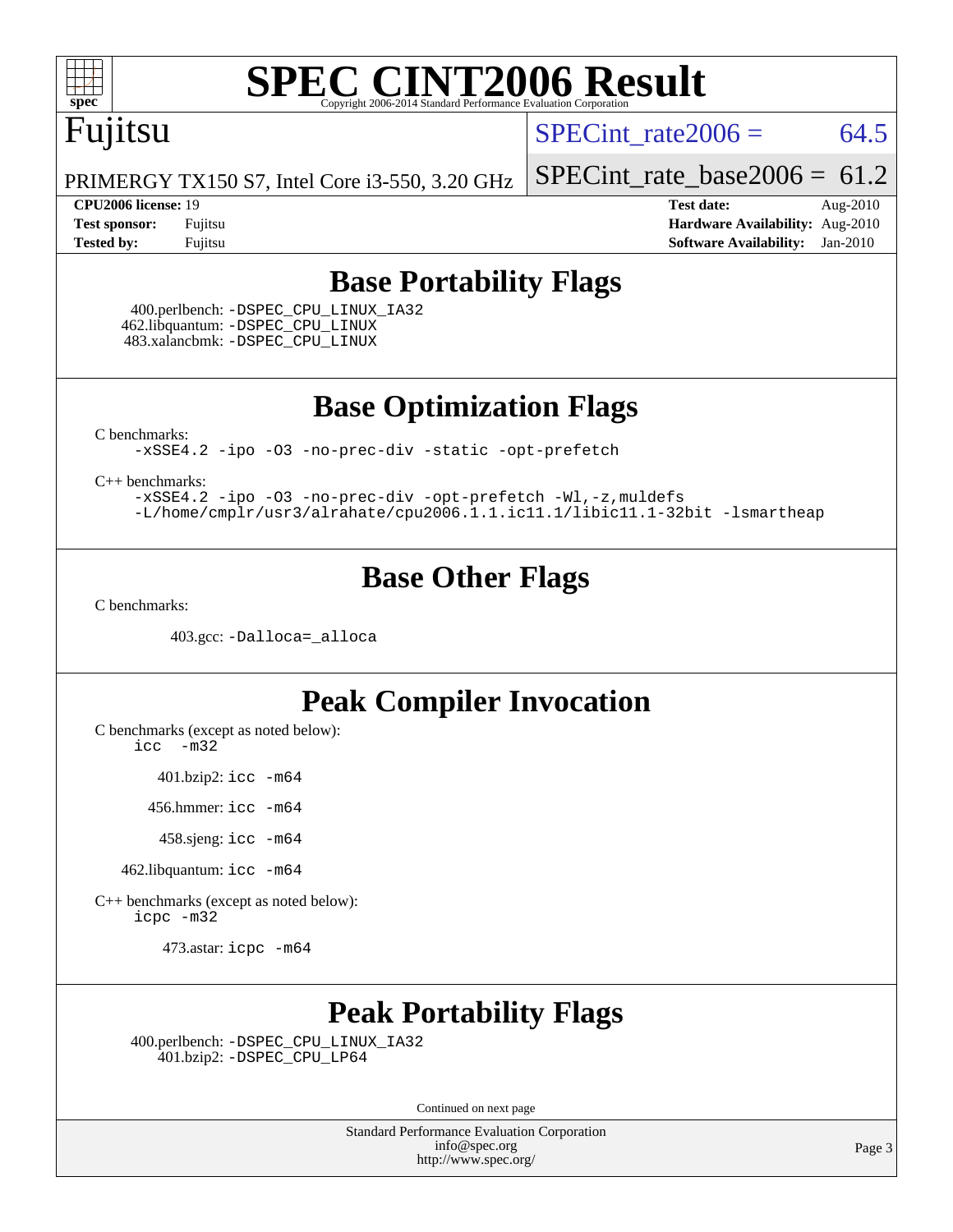

# Fujitsu

SPECint rate  $2006 = 64.5$ 

PRIMERGY TX150 S7, Intel Core i3-550, 3.20 GHz

[SPECint\\_rate\\_base2006 =](http://www.spec.org/auto/cpu2006/Docs/result-fields.html#SPECintratebase2006) 61.2

**[CPU2006 license:](http://www.spec.org/auto/cpu2006/Docs/result-fields.html#CPU2006license)** 19 **[Test date:](http://www.spec.org/auto/cpu2006/Docs/result-fields.html#Testdate)** Aug-2010 **[Test sponsor:](http://www.spec.org/auto/cpu2006/Docs/result-fields.html#Testsponsor)** Fujitsu **[Hardware Availability:](http://www.spec.org/auto/cpu2006/Docs/result-fields.html#HardwareAvailability)** Aug-2010 **[Tested by:](http://www.spec.org/auto/cpu2006/Docs/result-fields.html#Testedby)** Fujitsu **[Software Availability:](http://www.spec.org/auto/cpu2006/Docs/result-fields.html#SoftwareAvailability)** Jan-2010

### **[Peak Portability Flags \(Continued\)](http://www.spec.org/auto/cpu2006/Docs/result-fields.html#PeakPortabilityFlags)**

 456.hmmer: [-DSPEC\\_CPU\\_LP64](http://www.spec.org/cpu2006/results/res2010q3/cpu2006-20100820-13042.flags.html#suite_peakCPORTABILITY456_hmmer_DSPEC_CPU_LP64) 458.sjeng: [-DSPEC\\_CPU\\_LP64](http://www.spec.org/cpu2006/results/res2010q3/cpu2006-20100820-13042.flags.html#suite_peakCPORTABILITY458_sjeng_DSPEC_CPU_LP64) 462.libquantum: [-DSPEC\\_CPU\\_LP64](http://www.spec.org/cpu2006/results/res2010q3/cpu2006-20100820-13042.flags.html#suite_peakCPORTABILITY462_libquantum_DSPEC_CPU_LP64) [-DSPEC\\_CPU\\_LINUX](http://www.spec.org/cpu2006/results/res2010q3/cpu2006-20100820-13042.flags.html#b462.libquantum_peakCPORTABILITY_DSPEC_CPU_LINUX) 473.astar: [-DSPEC\\_CPU\\_LP64](http://www.spec.org/cpu2006/results/res2010q3/cpu2006-20100820-13042.flags.html#suite_peakCXXPORTABILITY473_astar_DSPEC_CPU_LP64) 483.xalancbmk: [-DSPEC\\_CPU\\_LINUX](http://www.spec.org/cpu2006/results/res2010q3/cpu2006-20100820-13042.flags.html#b483.xalancbmk_peakCXXPORTABILITY_DSPEC_CPU_LINUX)

### **[Peak Optimization Flags](http://www.spec.org/auto/cpu2006/Docs/result-fields.html#PeakOptimizationFlags)**

[C benchmarks](http://www.spec.org/auto/cpu2006/Docs/result-fields.html#Cbenchmarks):

Standard Performance Evaluation Corporation [info@spec.org](mailto:info@spec.org) <http://www.spec.org/> Page 4 400.perlbench: [-xSSE4.2](http://www.spec.org/cpu2006/results/res2010q3/cpu2006-20100820-13042.flags.html#user_peakPASS2_CFLAGSPASS2_LDCFLAGS400_perlbench_f-xSSE42_f91528193cf0b216347adb8b939d4107)(pass 2) [-prof-gen](http://www.spec.org/cpu2006/results/res2010q3/cpu2006-20100820-13042.flags.html#user_peakPASS1_CFLAGSPASS1_LDCFLAGS400_perlbench_prof_gen_e43856698f6ca7b7e442dfd80e94a8fc)(pass 1) [-ipo](http://www.spec.org/cpu2006/results/res2010q3/cpu2006-20100820-13042.flags.html#user_peakPASS2_CFLAGSPASS2_LDCFLAGS400_perlbench_f-ipo)(pass 2)  $-03$ (pass 2)  $-$ no-prec-div(pass 2)  $-$ static(pass 2) [-prof-use](http://www.spec.org/cpu2006/results/res2010q3/cpu2006-20100820-13042.flags.html#user_peakPASS2_CFLAGSPASS2_LDCFLAGS400_perlbench_prof_use_bccf7792157ff70d64e32fe3e1250b55)(pass 2) [-ansi-alias](http://www.spec.org/cpu2006/results/res2010q3/cpu2006-20100820-13042.flags.html#user_peakCOPTIMIZE400_perlbench_f-ansi-alias) 401.bzip2: [-xSSE4.2](http://www.spec.org/cpu2006/results/res2010q3/cpu2006-20100820-13042.flags.html#user_peakPASS2_CFLAGSPASS2_LDCFLAGS401_bzip2_f-xSSE42_f91528193cf0b216347adb8b939d4107)(pass 2) [-prof-gen](http://www.spec.org/cpu2006/results/res2010q3/cpu2006-20100820-13042.flags.html#user_peakPASS1_CFLAGSPASS1_LDCFLAGS401_bzip2_prof_gen_e43856698f6ca7b7e442dfd80e94a8fc)(pass 1) [-ipo](http://www.spec.org/cpu2006/results/res2010q3/cpu2006-20100820-13042.flags.html#user_peakPASS2_CFLAGSPASS2_LDCFLAGS401_bzip2_f-ipo)(pass 2) [-O3](http://www.spec.org/cpu2006/results/res2010q3/cpu2006-20100820-13042.flags.html#user_peakPASS2_CFLAGSPASS2_LDCFLAGS401_bzip2_f-O3)(pass 2) [-no-prec-div](http://www.spec.org/cpu2006/results/res2010q3/cpu2006-20100820-13042.flags.html#user_peakPASS2_CFLAGSPASS2_LDCFLAGS401_bzip2_f-no-prec-div)(pass 2) [-static](http://www.spec.org/cpu2006/results/res2010q3/cpu2006-20100820-13042.flags.html#user_peakPASS2_CFLAGSPASS2_LDCFLAGS401_bzip2_f-static)(pass 2) [-prof-use](http://www.spec.org/cpu2006/results/res2010q3/cpu2006-20100820-13042.flags.html#user_peakPASS2_CFLAGSPASS2_LDCFLAGS401_bzip2_prof_use_bccf7792157ff70d64e32fe3e1250b55)(pass 2) [-opt-prefetch](http://www.spec.org/cpu2006/results/res2010q3/cpu2006-20100820-13042.flags.html#user_peakCOPTIMIZE401_bzip2_f-opt-prefetch) [-ansi-alias](http://www.spec.org/cpu2006/results/res2010q3/cpu2006-20100820-13042.flags.html#user_peakCOPTIMIZE401_bzip2_f-ansi-alias) [-auto-ilp32](http://www.spec.org/cpu2006/results/res2010q3/cpu2006-20100820-13042.flags.html#user_peakCOPTIMIZE401_bzip2_f-auto-ilp32)  $403.\text{gcc: basepeak}$  = yes  $429$ .mcf: basepeak = yes 445.gobmk: [-xSSE4.2](http://www.spec.org/cpu2006/results/res2010q3/cpu2006-20100820-13042.flags.html#user_peakPASS2_CFLAGSPASS2_LDCFLAGS445_gobmk_f-xSSE42_f91528193cf0b216347adb8b939d4107)(pass 2) [-prof-gen](http://www.spec.org/cpu2006/results/res2010q3/cpu2006-20100820-13042.flags.html#user_peakPASS1_CFLAGSPASS1_LDCFLAGS445_gobmk_prof_gen_e43856698f6ca7b7e442dfd80e94a8fc)(pass 1) [-prof-use](http://www.spec.org/cpu2006/results/res2010q3/cpu2006-20100820-13042.flags.html#user_peakPASS2_CFLAGSPASS2_LDCFLAGS445_gobmk_prof_use_bccf7792157ff70d64e32fe3e1250b55)(pass 2) [-O2](http://www.spec.org/cpu2006/results/res2010q3/cpu2006-20100820-13042.flags.html#user_peakCOPTIMIZE445_gobmk_f-O2) [-ipo](http://www.spec.org/cpu2006/results/res2010q3/cpu2006-20100820-13042.flags.html#user_peakCOPTIMIZE445_gobmk_f-ipo) [-no-prec-div](http://www.spec.org/cpu2006/results/res2010q3/cpu2006-20100820-13042.flags.html#user_peakCOPTIMIZE445_gobmk_f-no-prec-div) [-ansi-alias](http://www.spec.org/cpu2006/results/res2010q3/cpu2006-20100820-13042.flags.html#user_peakCOPTIMIZE445_gobmk_f-ansi-alias) 456.hmmer: [-xSSE4.2](http://www.spec.org/cpu2006/results/res2010q3/cpu2006-20100820-13042.flags.html#user_peakCOPTIMIZE456_hmmer_f-xSSE42_f91528193cf0b216347adb8b939d4107) [-ipo](http://www.spec.org/cpu2006/results/res2010q3/cpu2006-20100820-13042.flags.html#user_peakCOPTIMIZE456_hmmer_f-ipo) [-O3](http://www.spec.org/cpu2006/results/res2010q3/cpu2006-20100820-13042.flags.html#user_peakCOPTIMIZE456_hmmer_f-O3) [-no-prec-div](http://www.spec.org/cpu2006/results/res2010q3/cpu2006-20100820-13042.flags.html#user_peakCOPTIMIZE456_hmmer_f-no-prec-div) [-static](http://www.spec.org/cpu2006/results/res2010q3/cpu2006-20100820-13042.flags.html#user_peakCOPTIMIZE456_hmmer_f-static) [-unroll2](http://www.spec.org/cpu2006/results/res2010q3/cpu2006-20100820-13042.flags.html#user_peakCOPTIMIZE456_hmmer_f-unroll_784dae83bebfb236979b41d2422d7ec2) [-ansi-alias](http://www.spec.org/cpu2006/results/res2010q3/cpu2006-20100820-13042.flags.html#user_peakCOPTIMIZE456_hmmer_f-ansi-alias) [-auto-ilp32](http://www.spec.org/cpu2006/results/res2010q3/cpu2006-20100820-13042.flags.html#user_peakCOPTIMIZE456_hmmer_f-auto-ilp32) 458.sjeng: [-xSSE4.2](http://www.spec.org/cpu2006/results/res2010q3/cpu2006-20100820-13042.flags.html#user_peakPASS2_CFLAGSPASS2_LDCFLAGS458_sjeng_f-xSSE42_f91528193cf0b216347adb8b939d4107)(pass 2) [-prof-gen](http://www.spec.org/cpu2006/results/res2010q3/cpu2006-20100820-13042.flags.html#user_peakPASS1_CFLAGSPASS1_LDCFLAGS458_sjeng_prof_gen_e43856698f6ca7b7e442dfd80e94a8fc)(pass 1) [-ipo](http://www.spec.org/cpu2006/results/res2010q3/cpu2006-20100820-13042.flags.html#user_peakPASS2_CFLAGSPASS2_LDCFLAGS458_sjeng_f-ipo)(pass 2) [-O3](http://www.spec.org/cpu2006/results/res2010q3/cpu2006-20100820-13042.flags.html#user_peakPASS2_CFLAGSPASS2_LDCFLAGS458_sjeng_f-O3)(pass 2) [-no-prec-div](http://www.spec.org/cpu2006/results/res2010q3/cpu2006-20100820-13042.flags.html#user_peakPASS2_CFLAGSPASS2_LDCFLAGS458_sjeng_f-no-prec-div)(pass 2) [-static](http://www.spec.org/cpu2006/results/res2010q3/cpu2006-20100820-13042.flags.html#user_peakPASS2_CFLAGSPASS2_LDCFLAGS458_sjeng_f-static)(pass 2) [-prof-use](http://www.spec.org/cpu2006/results/res2010q3/cpu2006-20100820-13042.flags.html#user_peakPASS2_CFLAGSPASS2_LDCFLAGS458_sjeng_prof_use_bccf7792157ff70d64e32fe3e1250b55)(pass 2) [-unroll4](http://www.spec.org/cpu2006/results/res2010q3/cpu2006-20100820-13042.flags.html#user_peakCOPTIMIZE458_sjeng_f-unroll_4e5e4ed65b7fd20bdcd365bec371b81f) [-auto-ilp32](http://www.spec.org/cpu2006/results/res2010q3/cpu2006-20100820-13042.flags.html#user_peakCOPTIMIZE458_sjeng_f-auto-ilp32) 462.libquantum: [-xSSE4.2](http://www.spec.org/cpu2006/results/res2010q3/cpu2006-20100820-13042.flags.html#user_peakCOPTIMIZE462_libquantum_f-xSSE42_f91528193cf0b216347adb8b939d4107) [-ipo](http://www.spec.org/cpu2006/results/res2010q3/cpu2006-20100820-13042.flags.html#user_peakCOPTIMIZE462_libquantum_f-ipo) [-O3](http://www.spec.org/cpu2006/results/res2010q3/cpu2006-20100820-13042.flags.html#user_peakCOPTIMIZE462_libquantum_f-O3) [-no-prec-div](http://www.spec.org/cpu2006/results/res2010q3/cpu2006-20100820-13042.flags.html#user_peakCOPTIMIZE462_libquantum_f-no-prec-div) [-static](http://www.spec.org/cpu2006/results/res2010q3/cpu2006-20100820-13042.flags.html#user_peakCOPTIMIZE462_libquantum_f-static) [-auto-ilp32](http://www.spec.org/cpu2006/results/res2010q3/cpu2006-20100820-13042.flags.html#user_peakCOPTIMIZE462_libquantum_f-auto-ilp32) [-opt-prefetch](http://www.spec.org/cpu2006/results/res2010q3/cpu2006-20100820-13042.flags.html#user_peakCOPTIMIZE462_libquantum_f-opt-prefetch) 464.h264ref: [-xSSE4.2](http://www.spec.org/cpu2006/results/res2010q3/cpu2006-20100820-13042.flags.html#user_peakPASS2_CFLAGSPASS2_LDCFLAGS464_h264ref_f-xSSE42_f91528193cf0b216347adb8b939d4107)(pass 2) [-prof-gen](http://www.spec.org/cpu2006/results/res2010q3/cpu2006-20100820-13042.flags.html#user_peakPASS1_CFLAGSPASS1_LDCFLAGS464_h264ref_prof_gen_e43856698f6ca7b7e442dfd80e94a8fc)(pass 1) [-ipo](http://www.spec.org/cpu2006/results/res2010q3/cpu2006-20100820-13042.flags.html#user_peakPASS2_CFLAGSPASS2_LDCFLAGS464_h264ref_f-ipo)(pass 2) [-O3](http://www.spec.org/cpu2006/results/res2010q3/cpu2006-20100820-13042.flags.html#user_peakPASS2_CFLAGSPASS2_LDCFLAGS464_h264ref_f-O3)(pass 2) [-no-prec-div](http://www.spec.org/cpu2006/results/res2010q3/cpu2006-20100820-13042.flags.html#user_peakPASS2_CFLAGSPASS2_LDCFLAGS464_h264ref_f-no-prec-div)(pass 2) [-static](http://www.spec.org/cpu2006/results/res2010q3/cpu2006-20100820-13042.flags.html#user_peakPASS2_CFLAGSPASS2_LDCFLAGS464_h264ref_f-static)(pass 2) [-prof-use](http://www.spec.org/cpu2006/results/res2010q3/cpu2006-20100820-13042.flags.html#user_peakPASS2_CFLAGSPASS2_LDCFLAGS464_h264ref_prof_use_bccf7792157ff70d64e32fe3e1250b55)(pass 2) [-unroll2](http://www.spec.org/cpu2006/results/res2010q3/cpu2006-20100820-13042.flags.html#user_peakCOPTIMIZE464_h264ref_f-unroll_784dae83bebfb236979b41d2422d7ec2) [-ansi-alias](http://www.spec.org/cpu2006/results/res2010q3/cpu2006-20100820-13042.flags.html#user_peakCOPTIMIZE464_h264ref_f-ansi-alias) [C++ benchmarks:](http://www.spec.org/auto/cpu2006/Docs/result-fields.html#CXXbenchmarks) 471.omnetpp: [-xSSE4.2](http://www.spec.org/cpu2006/results/res2010q3/cpu2006-20100820-13042.flags.html#user_peakPASS2_CXXFLAGSPASS2_LDCXXFLAGS471_omnetpp_f-xSSE42_f91528193cf0b216347adb8b939d4107)(pass 2) [-prof-gen](http://www.spec.org/cpu2006/results/res2010q3/cpu2006-20100820-13042.flags.html#user_peakPASS1_CXXFLAGSPASS1_LDCXXFLAGS471_omnetpp_prof_gen_e43856698f6ca7b7e442dfd80e94a8fc)(pass 1) [-ipo](http://www.spec.org/cpu2006/results/res2010q3/cpu2006-20100820-13042.flags.html#user_peakPASS2_CXXFLAGSPASS2_LDCXXFLAGS471_omnetpp_f-ipo)(pass 2) [-O3](http://www.spec.org/cpu2006/results/res2010q3/cpu2006-20100820-13042.flags.html#user_peakPASS2_CXXFLAGSPASS2_LDCXXFLAGS471_omnetpp_f-O3)(pass 2) [-no-prec-div](http://www.spec.org/cpu2006/results/res2010q3/cpu2006-20100820-13042.flags.html#user_peakPASS2_CXXFLAGSPASS2_LDCXXFLAGS471_omnetpp_f-no-prec-div)(pass 2) [-prof-use](http://www.spec.org/cpu2006/results/res2010q3/cpu2006-20100820-13042.flags.html#user_peakPASS2_CXXFLAGSPASS2_LDCXXFLAGS471_omnetpp_prof_use_bccf7792157ff70d64e32fe3e1250b55)(pass 2) [-ansi-alias](http://www.spec.org/cpu2006/results/res2010q3/cpu2006-20100820-13042.flags.html#user_peakCXXOPTIMIZE471_omnetpp_f-ansi-alias) [-opt-ra-region-strategy=block](http://www.spec.org/cpu2006/results/res2010q3/cpu2006-20100820-13042.flags.html#user_peakCXXOPTIMIZE471_omnetpp_f-opt-ra-region-strategy-block_a0a37c372d03933b2a18d4af463c1f69) [-Wl,-z,muldefs](http://www.spec.org/cpu2006/results/res2010q3/cpu2006-20100820-13042.flags.html#user_peakEXTRA_LDFLAGS471_omnetpp_link_force_multiple1_74079c344b956b9658436fd1b6dd3a8a) [-L/home/cmplr/usr3/alrahate/cpu2006.1.1.ic11.1/libic11.1-32bit -lsmartheap](http://www.spec.org/cpu2006/results/res2010q3/cpu2006-20100820-13042.flags.html#user_peakEXTRA_LIBS471_omnetpp_SmartHeap_d86dffe4a79b79ef8890d5cce17030c3)  $473.\text{astar: } -xSSE4$ .  $2(\text{pass 2})$   $-\text{prof-gen}(\text{pass 1})$   $-i\text{po}(\text{pass 2})$ [-O3](http://www.spec.org/cpu2006/results/res2010q3/cpu2006-20100820-13042.flags.html#user_peakPASS2_CXXFLAGSPASS2_LDCXXFLAGS473_astar_f-O3)(pass 2) [-no-prec-div](http://www.spec.org/cpu2006/results/res2010q3/cpu2006-20100820-13042.flags.html#user_peakPASS2_CXXFLAGSPASS2_LDCXXFLAGS473_astar_f-no-prec-div)(pass 2) [-prof-use](http://www.spec.org/cpu2006/results/res2010q3/cpu2006-20100820-13042.flags.html#user_peakPASS2_CXXFLAGSPASS2_LDCXXFLAGS473_astar_prof_use_bccf7792157ff70d64e32fe3e1250b55)(pass 2) [-ansi-alias](http://www.spec.org/cpu2006/results/res2010q3/cpu2006-20100820-13042.flags.html#user_peakCXXOPTIMIZE473_astar_f-ansi-alias) [-opt-ra-region-strategy=routine](http://www.spec.org/cpu2006/results/res2010q3/cpu2006-20100820-13042.flags.html#user_peakCXXOPTIMIZE473_astar_f-opt-ra-region-strategy-routine_ba086ea3b1d46a52e1238e2ca173ed44) [-Wl,-z,muldefs](http://www.spec.org/cpu2006/results/res2010q3/cpu2006-20100820-13042.flags.html#user_peakEXTRA_LDFLAGS473_astar_link_force_multiple1_74079c344b956b9658436fd1b6dd3a8a) Continued on next page